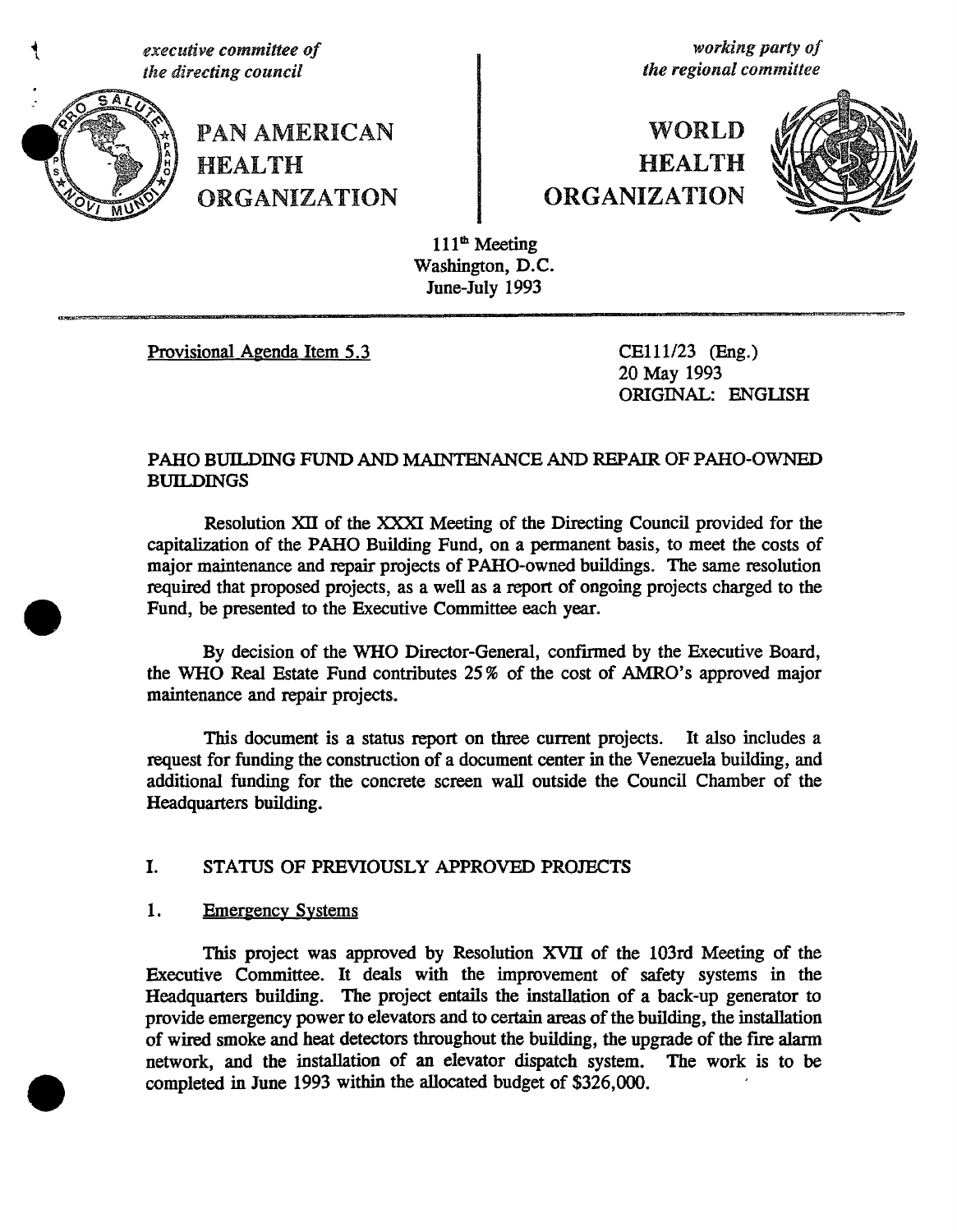۲

#### 2. Concrete Screen Wall Outside the Council Chamber of the Headquarters Building

This projec*t w*a*s* approved by Resolutio*n* XV of *th*e 1*0*7th Meeting *o*f t*h*e Executive Committee. The work involves the replacement of the bolts holding the concrete wedges, the replacement of cracked wedges and the replacement of the waterproof coating on all connections to the concrete slab and the roof. Upon the removal of the facade in December 1992, it was learned that the metal anchor plates attached to the building and even the structural concrete, in some places, had been damaged by exposure to weather and acid rain. The damage to metal anchoring plates and to the underlying structure means substantially more repair work than was envisioned *o*riginally.

The cost of preparing repair specifications and removing the facade (phase  $I$ ) was \$201,000, leaving a balance of \$254,000 of the originally authorized amount of \$455,000. A reasonably firm estimate for the cost of phase II (replacement of the broken masonry, wedge bolts, anchor metal, reanchoring new metal to solid parts of structure, sealing the wedges, and resealing the windows behind the facade) is \$695,000. Since a balance of \$254,000 from phase I is available, there is a need for an additional \$441**,**000. In view of the situation, the Director has authorized the completion of the restoration work. It is expected that the project will be finished by September 1993. The request for additional funds will be presented for consideration by the WHO Real Estate Fund for its 25 % contribution, which will amount to \$110,250. The remainder, \$330**,**750, will be charged to the PAHO Building Fund.

## 3*. Council Chamber Roof*

The replacement of the entire roof covering the Council Chamber of the Headquarters building was approved by Resolution XV of the 107th Meeting of the Executive Committee. The work will be performed after the screen wall project is completed.

#### *H*. *P*RO*P*O*S*ED NEW PROJECTS

## 1. Construction of a New Document Center and Conversion of Office Space in the Venezuela Building

The proposed pr*o*ject deals with the conversi*o*n *o*f the present document center in PAHO's Caracas facility int*o off*ice space and the constructi*o*n *o*f an additi*o*nal area to house the document center. The cost of the project is estimated at \$85,500. The building was purchased by the Organization in 1970. Over the years a few building was purchased by the Organization in 1970. Over the years a few modifications, dealing mainly with security, have been performed. Some office modifications, dealing mainly with security, have been performed. refurb*i*shing *h*as also taken pla*c*e.